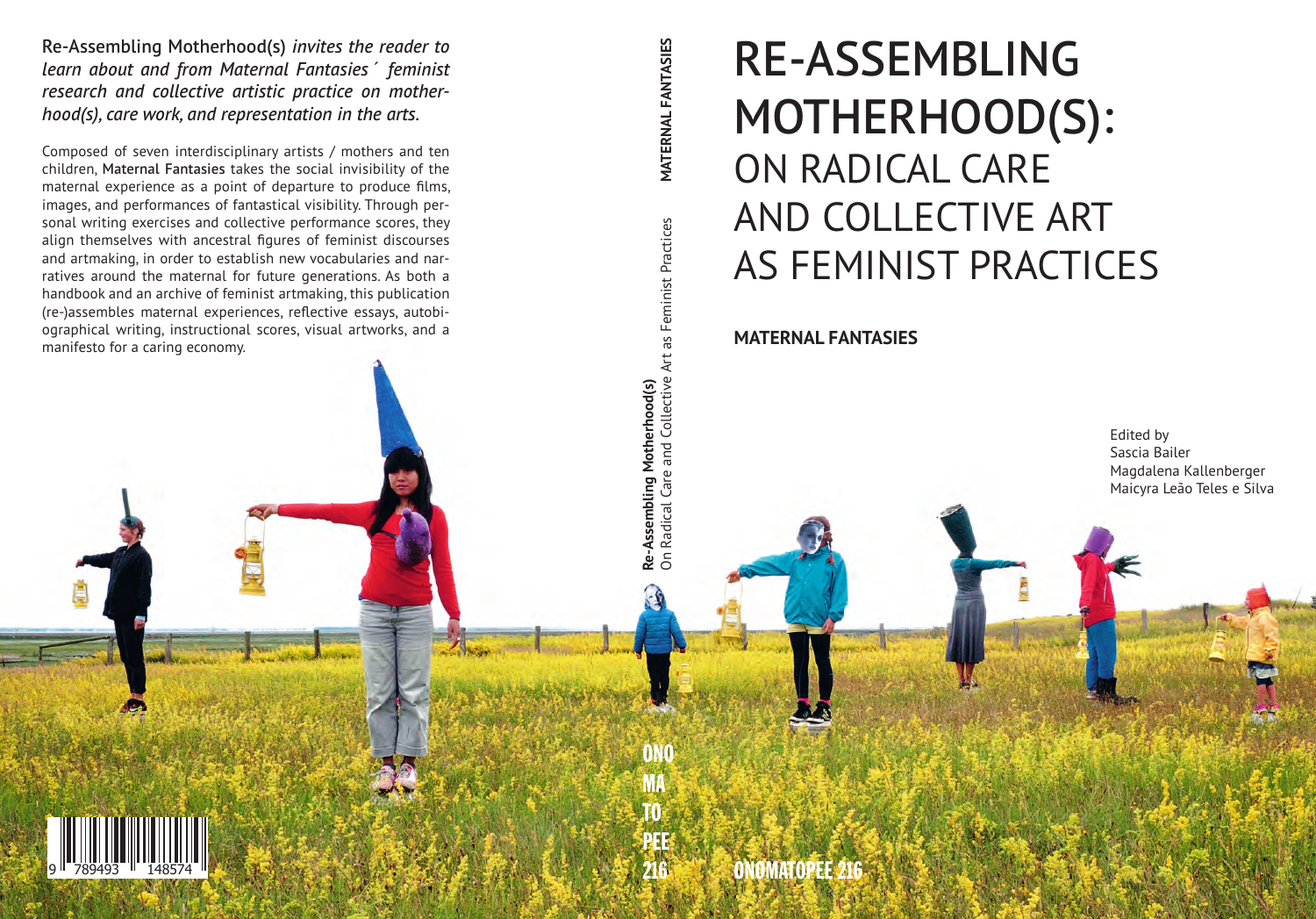**Re-Assembling Motherhood(s):** On Radical Care and Collective Art as Feminist Practices

**MATERNAL FANTASIES** 

**Edited by Sascia Bailer Magdalena Kallenberger Maicyra Leão Teles e Silva**

**Onomatopee 216**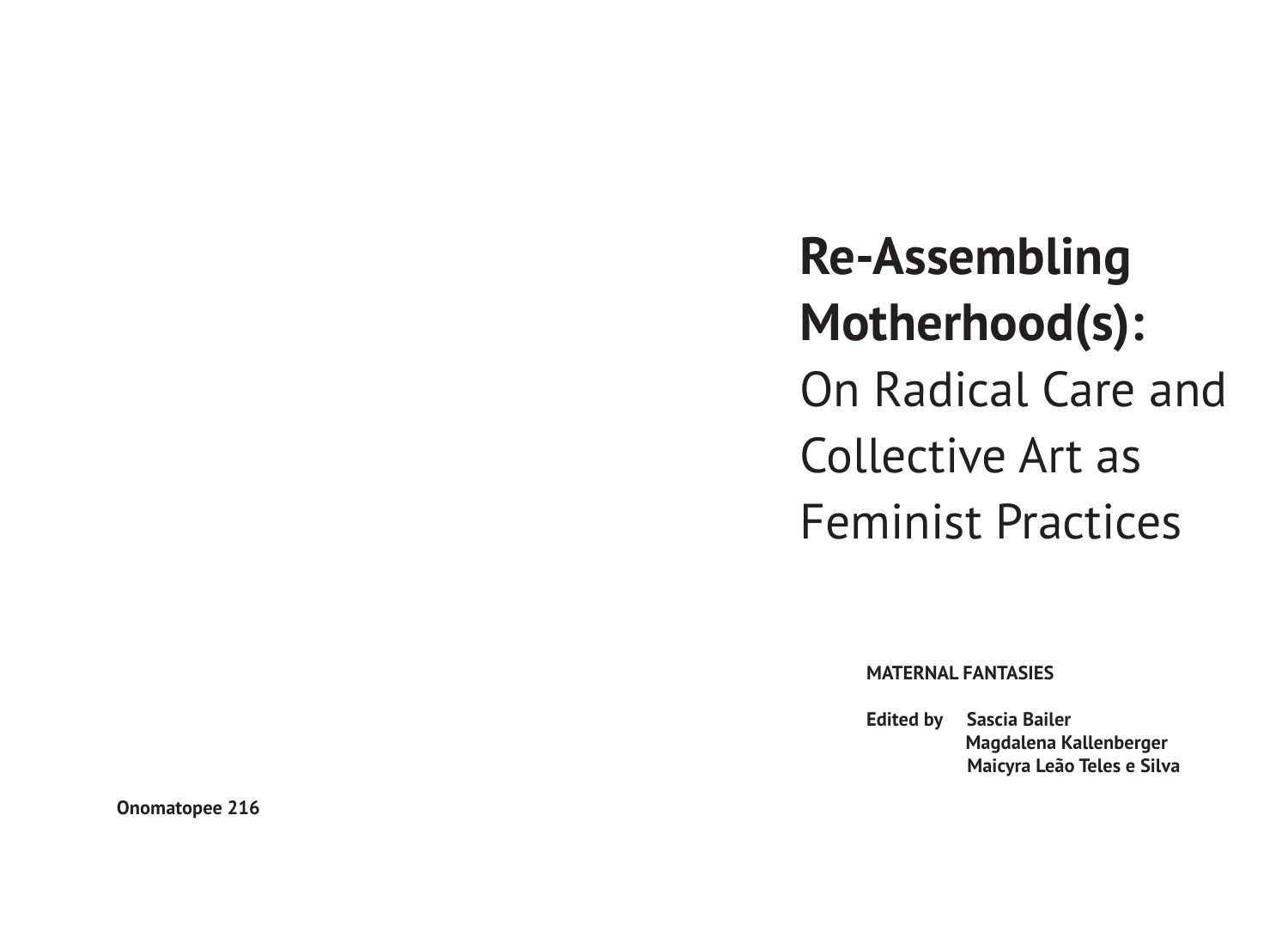| 08 | <b>ARTIST STATEMENT</b><br><b>Maternal Fantasies</b>                                                                                                               |
|----|--------------------------------------------------------------------------------------------------------------------------------------------------------------------|
|    | $10$ INTRODUCTION<br>Re-Assembling Motherhood(s): On Radical Care and<br><b>Collective Art as Feminist Practices</b><br>by Magdalena Kallenberger and Maicyra Leão |
|    | 20 ARTWORK<br>Wattenmeer [Wadden Sea]                                                                                                                              |
|    | 22 COLLECTIVE WRITING                                                                                                                                              |
|    | $26$ $\overline{1}$ Tell Me How to Disappear                                                                                                                       |
|    | 28 ESSAY<br>Building Intimacy Across Difference: Collective<br><b>Writing, Reading, &amp; Listening</b><br>by Magdalena Kallenberger                               |
|    | <b>COLLECTIVE WRITING</b><br>42 Inscribing Our Practice: Rotational Writing on Care                                                                                |
|    | $71$ ARTWORK Labor. Intimacy and Isolation.<br><b>Care and Survival.</b>                                                                                           |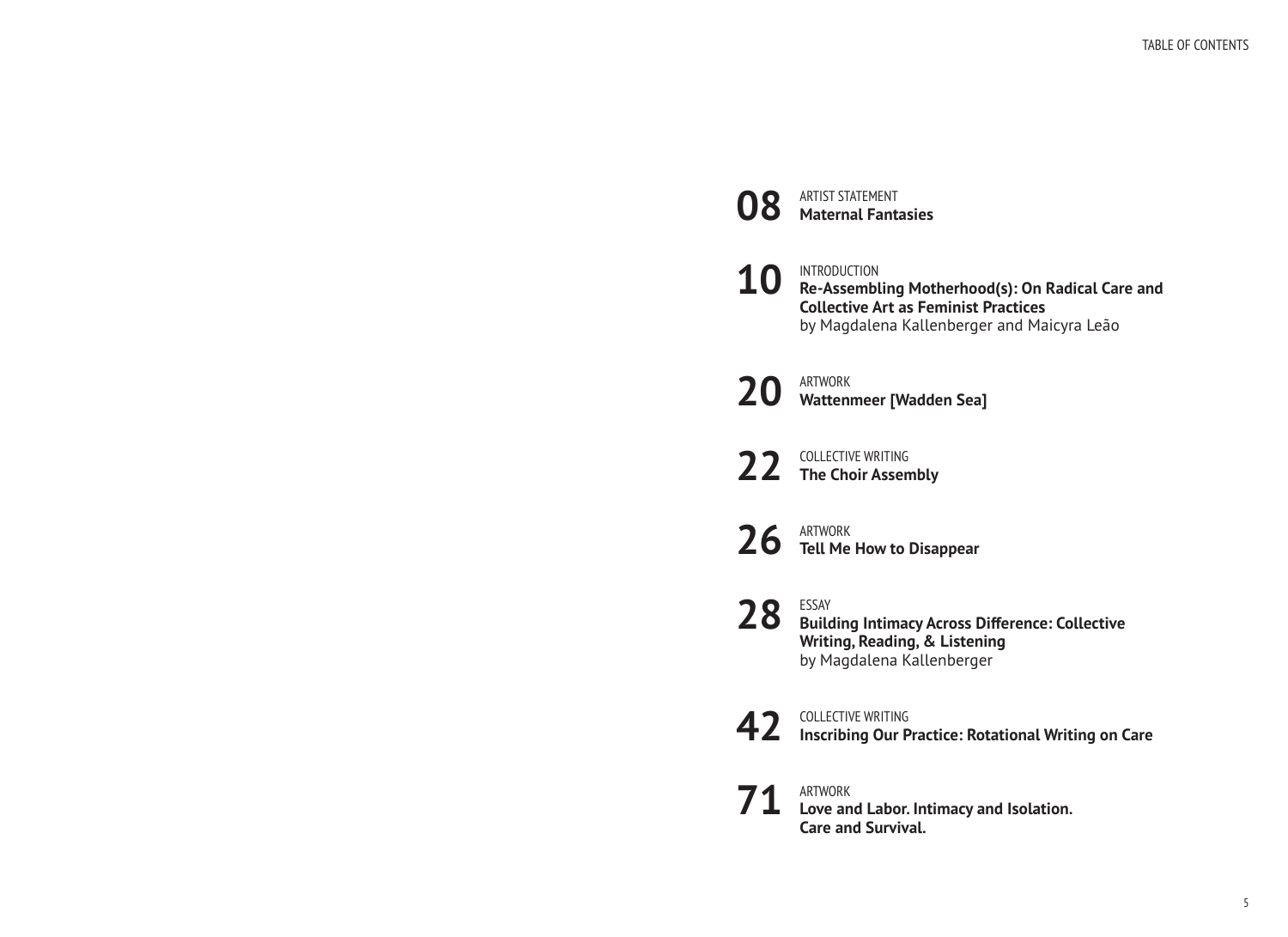#### ESSAY **Maternal Fantasies: Collective Art Production as a Tool for Radical Self-Care**  by Magdalena Kallenberger **73**

TOOL **88**

**Asking Questions** 

ARTWORK **Suspended Time**  with Introduction by Isabell Spengler **89**

TOOL **Performative Exercises 104**

**Traveling Drawing** by Mikala Hyldig Dal

**Collective Voice** by Maicyra Leão

**Circling Story** by Hanne Klaas and Aino El Solh

**Inheriting a Text and Digesting it as a Group**  by Isabell Spengler

ARTWORK **Like So Many ... 112**

TOOL **Staging Body Extensions 114**

ESSAY **Core and Margins: Porous Tools of Feminist Collectivity**  by Maicyra Leão **124**

TOOL **Sketching Body Extensions 136**

ESSAY **Art Babies Money: Replacing Capital with Care as the Foundation for a Planetary Economy**  by Mikala Hyldig Dal **138**

ARTWORK **Wreckage 152**

COLLECTIVE WRITING **The Ancestors' Assembly 154**

TOOL **Staging Feminist Ancestors 156**

COLLECTIVE WRITING **Gratitude as Practice: Thanking Each Other 162**

ARTWORK **Medusa Character 173**

**Acknowledgements 175**

**Imprint 179**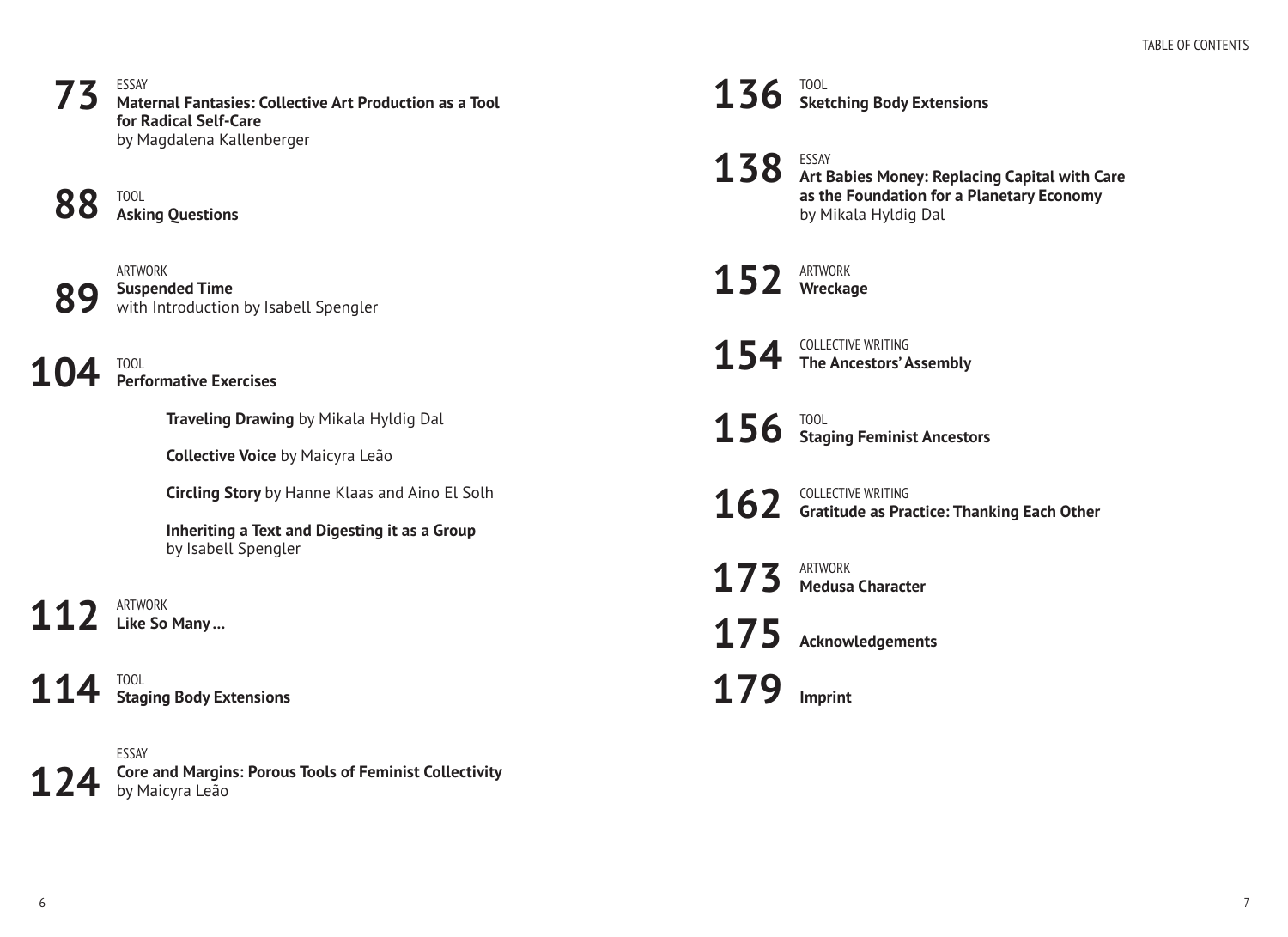## **MATERNAL FANTASIES**

**Artist Statement** 

We live in compromised times in which the allegory of an uncompromised self is isolationist, privileged, and dangerous. We assume that motherhood is not a private condition and that the self is not a generic, philosophical self, but a situated self, engaged in complex sets of relations. Mothering is not exclusive to a physical and fixed category or identity, but instead represents dedicated time, attention, nurturance, protection, and an interrupted state of mind, which gives rise to a distinctive discipline of thoughts (Ruddick, 1989). In relation to art, our research process is directly affected by everyday, private narratives, site interference, and eco-queer-communitarian-feminist discourses.

We reject the reproduction of social structures, which exclude children from most public dynamics and surrender mothers into domestic isolation suffocated by underpaid and/or unpaid care work. As artists, researchers, and mothers, our economic and political survival demands a recognition of our domestic labor and the context in which we produce creative/intellectual labor (work which is often also poorly compensated).

Who cares for whom and what are the consequences? How can we re-think time, care and re/production through the maternal – the inescapable troubles of interdependent existences (Puig de La Bellacasa, 2012)? How can art exist as a site for thinking of the maternal as a participatory practice, an affective enmeshment, and a situated political prompt - in order to promote new modes of thinking-with (Haraway, 1988)?

On our explorative journey, we consider the maternal as a still-unknown artistic territory, a daring experiment without disciplinary ties, but with close links to relational body/voice practices, performative exercises, and children's games. Therefore, our collective production – which requires the distribution of artistic responsibilities as well as domestic and emotional labor – functions simultaneously as a site of social experimentation and political performative practice.

#### **References**

Haraway, D. (1988) Situated Knowledges: The Science Question in Feminism and the Privilege of Partial Perspective. *Feminist Studies*, Vol. 14, No. 3., pp. 575-599.

Puig de la Bellacasa, M. (2012). "Nothing Comes without its World": Thinking with Care. The *Sociological Review*, 60(2), pp. 197–216.

Ruddick, S (1989). *Maternal Thinking: Toward a Politics of Peace.* Boston: Beacon Press.

**MATERNAL FANTASIES is composed of Aino El Solh, Hanne** 

**Klaas, Isabell Spengler, Lena Chen, Magdalena Kallenberger,** 

**Maicyra Leão, and Mikala Hyldig Dal.**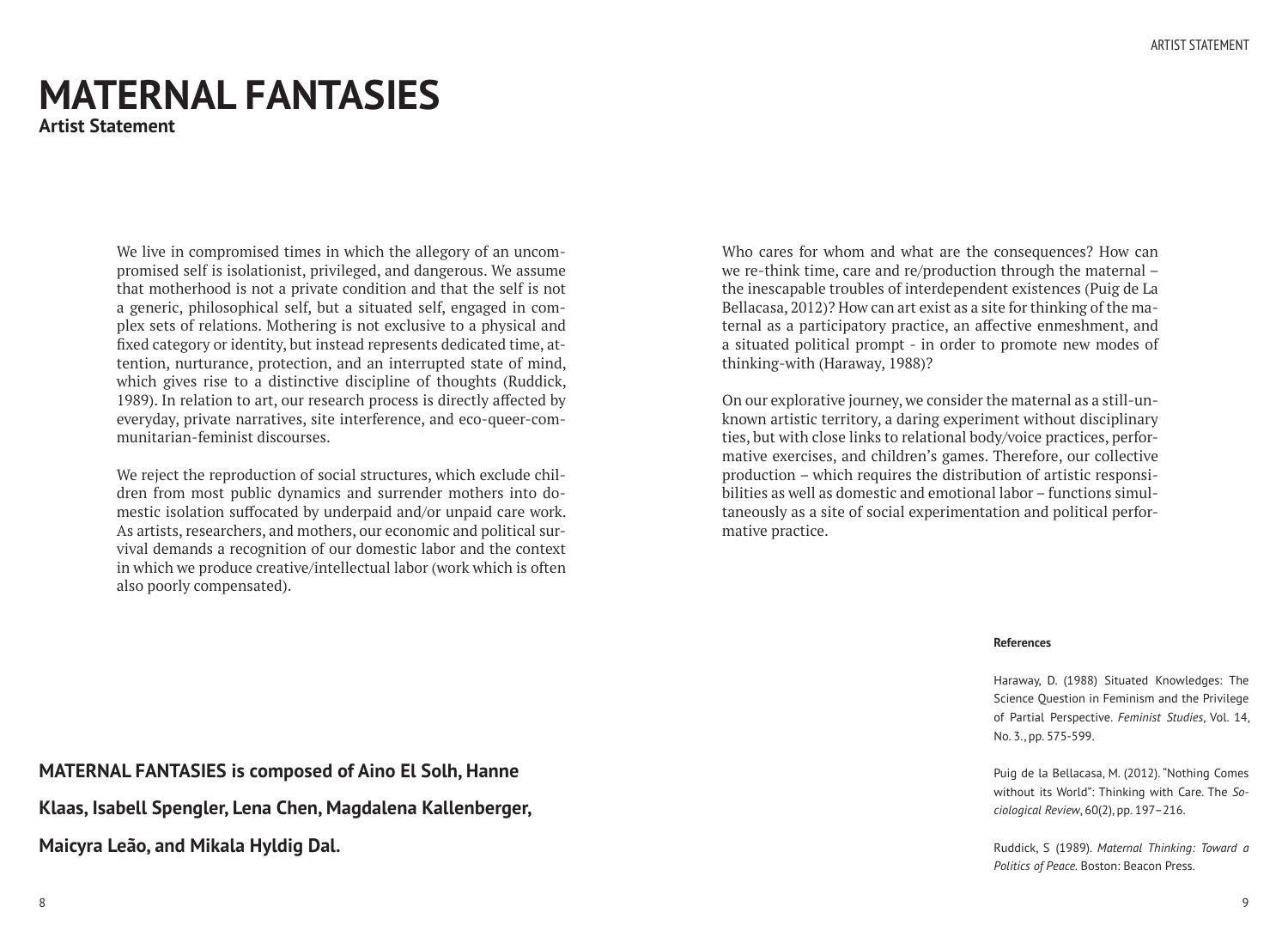# **Re-Assembling Motherhood(s):** On Radical Care and Collective Art as Feminist Practices

## **by Magdalena Kallenberger and Maicyra Leão**

Care and art are widely considered to be labors of love – and yet despite being crucial to the health and spirit of society, they are absurdly undercompensated. The paradox of care work and artistic labor is that because the work is indeed often done out of love, there is a presumption that it does not necessitate payment. In Silvia Federici's *Wages Against Housework*, a treatise on the appropriation of reproductive labor for capitalist production, she puts it succinctly, "[t]hey say it is love. We say it is unwaged work." Similarly, artists are poorly compensated for having chosen a "passion" as a profession and subjected to precarious labor conditions, gig work, and free internships. Hito Steyerl speculates that "[a]part from domestic and care work – art is the industry with the most unpaid labour around ... kept afloat by the sheer dynamism of loads and loads of hardworking women." Meanwhile, in the art world, childcare is rarely considered a budget item, the most prestigious residencies explicitly forbid children, and artists even try to hide the fact that they are mothers for fear of being taken less seriously.

This context prompted the 2018 formation of Maternal Fantasies, a feminist collective of artists, who are mothers, daughters, and caregivers. Now in 2021, our critique of motherhood(s), care work, and representation in the arts has become even more urgent and visible due the ongoing COVID-19 crisis which has acutely magnified existing social injustices.

During these three years, Maternal Fantasies has produced collective artworks in the field of photography, film, video, performance, and installation, which have been screened and exhibited nationally and internationally. We have also published texts, given lectures, and hosted intergenerational workshops for the public on various occasions.

This publication materializes this cycle of work and was produced during the challenging course of the COVID-19 pandemic. Through documentation, reflective essays, and autobiographical writings, it brings together the tools used to produce our artworks and build our relationship to each other as a collective. It details, reflects upon, and documents the methods and strategies that we have organically developed to ground our practice and research in frameworks for immersive modes of critique.

In order to form an international and interdisciplinary collective consisting of diverse personas with differing temperaments, talents, and capacities, Maternal Fantasies has developed a rotational format as a working method. Teams take turns in conceptualizing, organizing, leading, and administering the different group projects. During our immersive residencies and studio sessions, we distribute and rotate the individual tasks, which may include conceptual development, directing, performance, pre- and post-production, marketing, grant-writing, and administration, as well as cooking, cleaning, and childcare.

The representation of children in artistic work also comes with serious ethical considerations. Incorporating our own children into our work has been a constant process of negotiation, which has sometimes led to the decision to omit certain pieces from public view or to – in one instance with an older child – compensate them for participation in a performance. Along with discussing issues such as consent and authorship, we must constantly balance our roles as artists invested in creating provocative work with our duty as parents acting in the best interest of our children (and the children of others). We must negotiate these ethical questions with the under-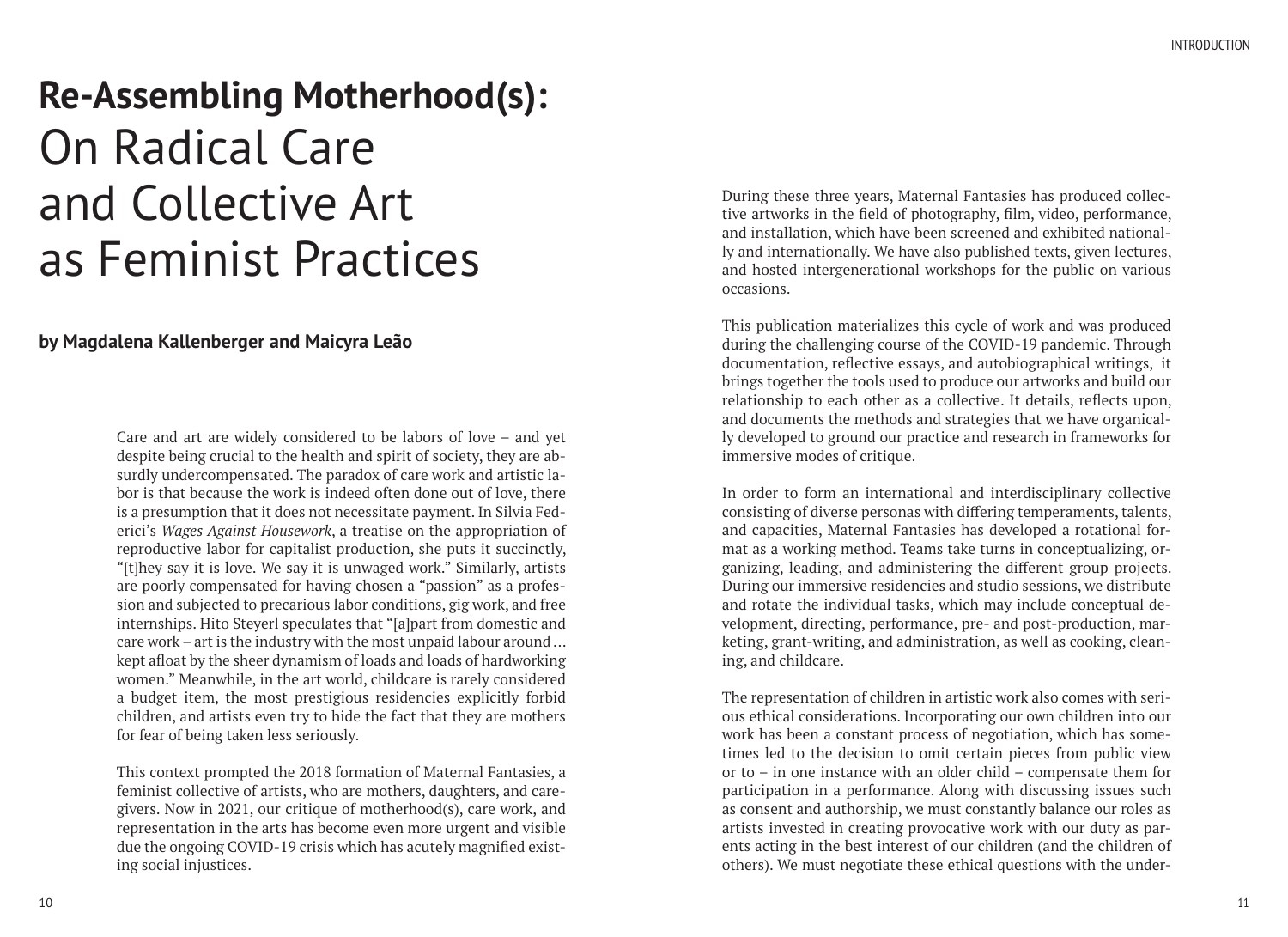standing that how these works are viewed – and how the children view themselves in these works – will likely change over time. As we all grow older, these artistic and decision-making processes may evolve to reflect the children's increasing autonomy over how and whether they participate in the collective.

Our practice investigates the relations between artistic production and the very notion of caring for others. With regard to the diversity and multiplicity of our group, sharing our ways of working and caring together became an act of interference with dominant modes of social reproduction. What does it mean to organize and participate in an art residency with seven adults and ten children? How do we engage children in the act of creating artworks collaboratively? How do we publicly display work produced in intimate environments depicting (our) children? How do we challenge stereotypical images of mother and child through the collective? How do we negotiate time between our maternal duties (imposed by society, others, or ourselves), our artistic profession, and the demands and challenges of working collectively? This publication does not aim to provide answers to such complex matters, but rather invites the readers to join our search for tentative answers and artistic responses.

In this sense, this publication functions as a handbook outlining our collective working process to make it transparent and accessible for people outside of the collective. At the same time, this publication is an artist book assembling various art projects by Maternal Fantasies while bringing together individual voices to describe our journey through distinct moments of shared time and collectivity: from site-specific residencies to studio working sessions to online gatherings as a response to the current pandemic restrictions.

In order to re-learn collectivity and communal care, we follow Joan Tronto's guidance in recognizing that "care requires that we see the world from someone/something else's perspective" (Letters to Joan, 2020, p. 44). At the same time, that does not assure that we will know how "that other person's boots feel, how our legs would feel in those differently worn heels, what we have been through there" (Tronto, 2020, p. 44). Being with each other while sharing stories and getting to know each other is not like joining a fun, pink fantasy fairytale

adventure, a thrill ride through an undiscovered pristine maternal country. Rather, the territory where our different experiences intersect shows traces of embedded structural and institutional discrimination, physical and psychological violence, inarticulate horror, exhaustion and despair, alongside moments of joy, individual and collective celebration, bubbling giggles of laughter, music, dance, play, and pleasure.

All these traces are closely intertwined and carved out by the people before us, our feminist ancestors, our biological family, and our kin. As a collective in collaboration with our kids, we edit the generational storyline by adding, rewrite, overwriting, and deleting altogether. In our practice, we tackle real stories, experiences, and consequences that deeply affect our social reality, including experiences of migration, single motherhood, and social welfare. Our individual and collective contributions included in this publication are not streamlined wonders of artistic reflection nor do they attempt to lead to certain conclusions. The collective writing contributions remain as raw materials that maintain the freshness and life of our existence together while affirming our multifaceted collective reality. Even though we often express empathy toward each other, we cannot pretend to know how that other person feels. Being with each other and "staying with the trouble" (Haraway, 2016, p. 1) as a collective is a constant process of negotiation, revision, and critique.

Sometimes, this process involves taking two steps forward and one step back, making and remaking, modeling and remodeling, and evaluating and reevaluating our collective processes and working structure. So far, this osmotic working structure has allowed us to evolve and to face and challenge both the neoliberal narrative of self-sufficient, healthy, productive, and happy citizens, as well as the myth of the autonomous male artist genius. This collective structure has enabled us to distribute tasks and duties and to develop projects on a larger scale, while simultaneously nourishing the growth of our interpersonal relationships over time. By now, we better understand each other's personalities and temperaments and we enjoy drawing strength, empowerment, and energy from the process of "leaning on and towards" (Butler, 2014, p. 33) each other.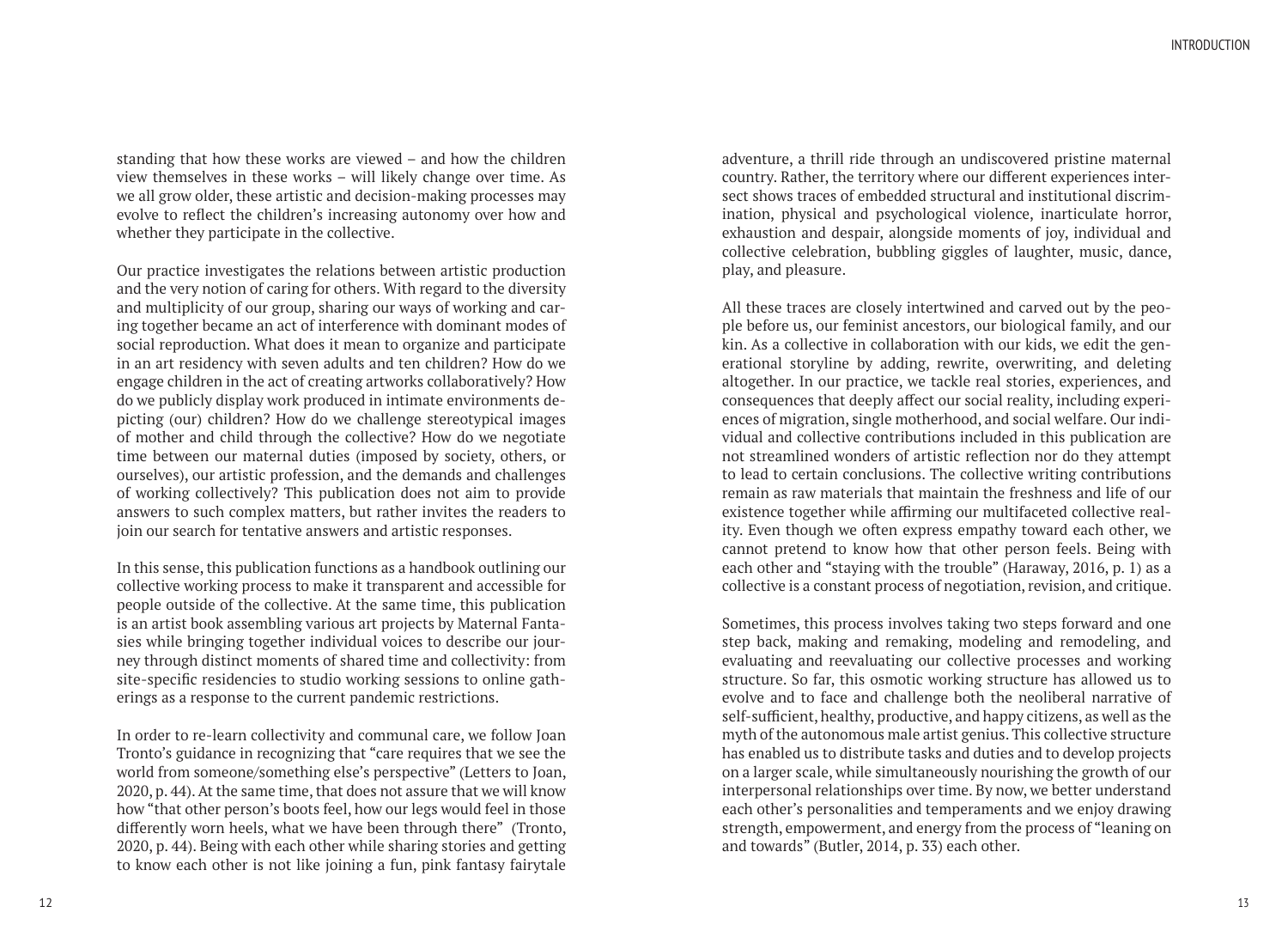It is this patient process of building a collective practice and communal form that we explore within this publication. The title reflects this processual and negotiative approach. *Re-assembling Motherhood(s)* was the original title – thanks to the contribution of a former member, the theorist and writer Sandra Moskova - but over time, it had been erased, forgotten, and replaced by other suggested titles. Already in the first abstract for this publication in 2019, Moskova proposed:

*"Within interactions between bodies, objects and spaces, mothers and children, we re-re-re-assemble and turn fantasies into painful experiences, narratives into questions, body dimensions into fields of interaction. And it is exactly here, that the relationship between the subject and the discourse shapes expression, creating its own language: re-assembling (Latour, 2005) the language of motherhood(s)."* 

Initially, we were reluctant to associate ourselves and our theoretical and artistic practice with such a much discussed concept. Bruno Latour was not part of our self-assembled cosmos of feminist references. Nevertheless, assemblage and collage are our working methods, and at the same time, a feminist tool and strategy.

After collecting the contributions for this publication, our spiraling journey brought us back to this first title. We decided to re-appropriate it and to fuse and merge it with our working methods and collective art practice, which often uses the tool of collage. By "re-assembling motherhood(s)," we invent and formulate a new vocabulary through the fantastical situations created in our still and moving images, thought experiments, group readings, and writing sessions. At this point, we invite you, reader, to build and re-assemble your own thoughts, understandings, and positionings while you dive into this publication.

It is structured in four sections - *Artworks, Tools, Collective Writings, Essays* - in which collective and individual contributions are embedded to reveal different layers of our artistic and scholarly practices. The essays, for instance, are articulations of individual authors who are members of the collective, and thus, represent individual points of views.

The content is not expected to be read in a linear way. Allow yourself to make leaps and pauses, take a break, digest, and return to thinking further with us, our work, and methods.

At the beginning and at the end of the publication, you will find two short texts which are part of the Collective Writing section. Both texts are part of a homework assignment in which Maternal Fantasies interweaves material. In *The Choir Assembly*, we fuse the personal trajectories of our members while in *The Ancestors' Assembly,*  we extracted text material from biographies of feminist writers and artists whom we discovered in our research and group readings. We used these extracts as raw material for our text collage to build a choir of our self-chosen feminist ancestors.

The working process of our collective writings are introduced and compiled in *Building Intimacy Across Difference: Collective Writing, Reading, & Listening* by Magdalena Kallenberger. This text outlines the various writing exercises and situates our artistic practice within the communal space of reading and listening.

*Inscribing Our Practice: Rotational Writing on Care* is a longer collective text contribution merging different poetic voices with everyday observations. These texts were produced in several circles of individual writing during homework assignments in winter 2021. The texts are joined by images displaying our creative process, which include backstage moments along with stills from our upcoming film.

The double pages displaying images of our visual artworks dissect the chapters. We chose to interweave text and images as a way to affirm the power that lies between both dimensions. In order of appearance, the reader will find images from:

*• Landpartie Series – Wattenmeer, Tell Me How to Disappear*, and *Wreckage* – produced during art residencies in 2018 and 2019

*•* A still of the online performance *Love and Labor. Intimacy and Isolation. Care and Survival.*, which took place in 2020 as part of the 4th edition of the New Alphabet School on *#Caring*,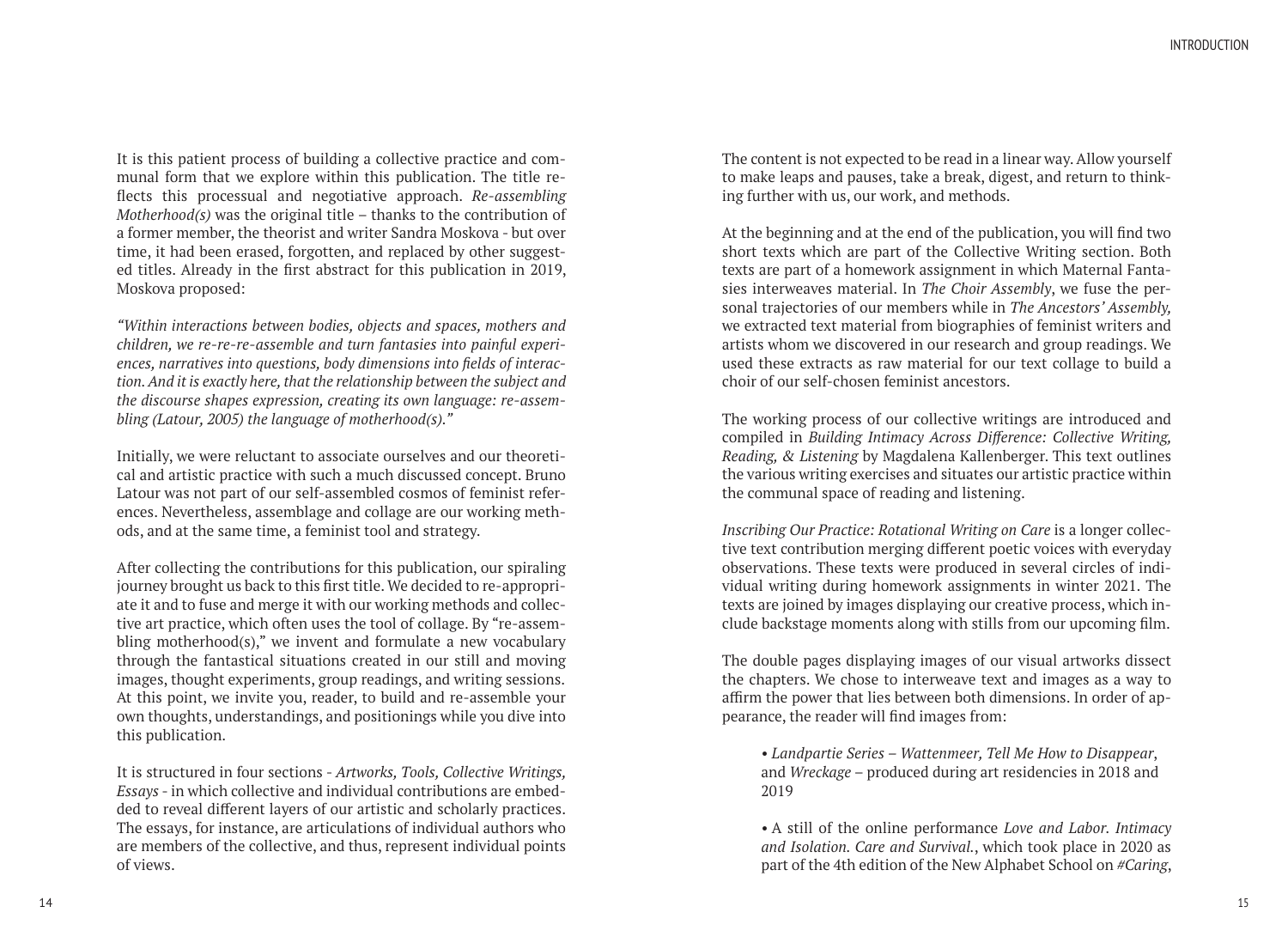co-organized by Haus der Kulturen der Welt, Soft Agency, and M.1. Arthur Boskamp-Stiftung

*•* A sequence of film stills from our forthcoming film *Suspended Time*, introduced by Isabell Spengler and illustrated through subtitles from the film scenes

*• Like So Many*…, a photo-text installation we produced for our first exhibition in 2018 at Alpha Nova Gallery, Berlin

*•* A film still from our current work in progress which depicts the assembled *Medusa Character,* a fictional figure which incorporates elements from the *Choir* and *Ancestors' Assemblies*

After the collective writings, you will find the essay *Maternal Fantasies: Collective Art Production as a Tool for Radical Self-Care* by Magdalena Kallenberger. This essay reflects on the COVID-19 pandemic and subsequent lockdown measures, which has interrupted our collective working process since March 2020. The essay details artistic strategies that we have developed in order to counter and overcome the state of social distancing and physical isolation. Hereby, the essay focuses on the working process of *Love and Labor. Intimacy and Isolation. Care and Survival*, in which collective art production becomes a method for realizing a radical practice of care.

Ironically, the scores we propose in this publication demand touch, proximity, and being physically together. They are based on performative exercises that we hosted during our working sessions in winter 2020. The instruction manuals were compiled and illustrated by the individual hosts of the exercises during the gap between two waves of pandemic lockdown. Please feel free to appropriate, adapt, and experiment with them.

Another layer of the publication opens up with Maicyra Leão's essay, *Core and Margins: Porous Tools of Feminist Collectivity,* which explores the subtle ambivalences of the collective form, draws historical connections to other feminist collectives of artists and mothers, and presents strategies and tools of our artistic practice.

Throughout our collective working process, the invention of new visual vocabularies became more and more important. Therefore, the tools section grew from visual fragments and text materials (asking questions) to theatrical props (body extensions and masks) that we conceptualized and designed.

The body extensions were the first DIY tools and theatrical props that we manufactured in collaboration with our children. Early on, they became an integral component in Maternal Fantasies' aesthetic language through their colorful presence. In this publication, they are presented through sketches by Mikala Hyldig Dal and photographs by Hanne Klaas and Magdalena Kallenberger, which reveal their porous materiality through the scratches and scars left by their use in our production process.

In a similar manner, we show a selection of *Staging Ancestors Masks.*  The masks were produced collectively and show black and white images of the faces of our self-chosen female ancestors. Used in various scenes of our collective art production, they expand our discourse from the personal mother-child relationship to an intergenerational dialogue that includes our ancestors and kin. Klaas and Kallenberger have restaged these masks for this publication in a fine art studio in order to make their materiality tangible and accessible as a device.

On the full spread *Tool of Asking Questions*, we examine the theoretical ethics of asking questions as a practice of care and demonstrate practically what we have learned and picked up from our children, who ask millions of questions every day. However, *Work/Work Out*, the example we used to illustrate this tool, displays questions asked by us adults, for adults, written in deep trance so that they sound loud and dissonant, echoing over and over again.

Mikala Hyldig Dal's essay *Art Babies Money: Replacing Capital With Care As The Foundation For A Planetary Economy* reiterates this tool, establishing a series of foundational questions embedded in a seemingly immutable social structure. She, however, insists on assuming care to be our communal foreground by formulating a manifesto for a care-based economy.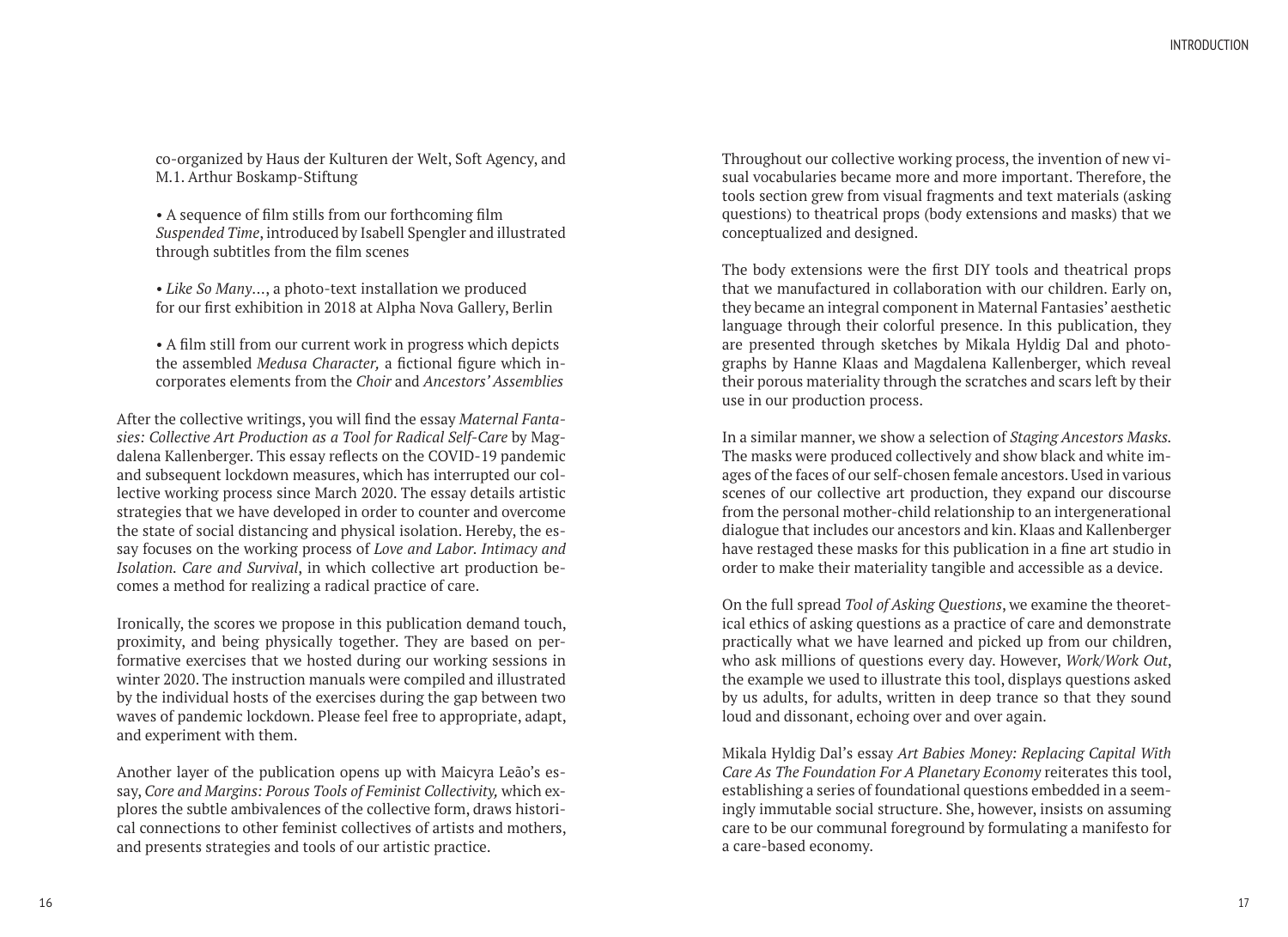We close our publication with intimate letters, *Gratitude as Practice: Thanking Each Other*, which were part of our most recent collective writing exercise. They offer some insight into what we experienced with each other on a very personal scale during our collective journey and share the gratitude and empowerment we have received from each other as individuals and as a group.

In addition to what we share in this publication, we also invite you to discover our performative film experiments and our upcoming feature length film *Suspended Time* (2021), in which we propose new vocabularies and visual performative translations of the maternal experience. The aim of our artworks and films is to integrate intergenerational knowledge, connecting feminist ancestral discourses to our own stories and to the future narratives of our children. We welcome you to join us in researching, dreaming, and imagining possible futures in which care is the foundation of our collective and economic existence. We do hope you will enjoy this tour through our cosmos as we re-assemble motherhood(s) and feminist collective art practice. Thank you for being with us and following our journey.

#### **References**

Butler, J. (2014, July). On Cruelty. L*ondon Review of Books,* 36(14). Retrieved Jan 20, 2021, from https://www.lrb.co.uk/the-paper/v36/n14/judith-butler/on-cruelty

Federici, S. (1975). *Wages against Housework.* Falling Wall Press.

Haraway, D. J. (2016). *Staying with the Trouble. Making Kin in the Chthulucene.* Duke University Press.

Latour, B. (2005). *Reassembling the Social: An Introduction to Actor - Network - Theory.* Oxford University Press: Oxford.

Steyerl, Hito. (2010). Politics of art: Contemporary art and the transition to post-democracy. *e-flux journal*, 21. Retrieved May 21, 2021, from https://www.e-flux.com/journal/21/67696/politics-of-art-contemporary-art-and-the-transition-to-post-democracy.

Tronto, J.(2020, June). Letter from June 1, 2020. In Bailer, S., Karjevsky, G., & Talevi, R. (Eds.), *Letters to Joan.* New Alphabet School. Retrieved Jan 9, 2021, from https://newalphabetschool.hkw.de/ wp-content/uploads/2020/06/Letters-to-Joan-CARING-edited-by\_BAILER-KARJEVSKY-TALEVI. pdf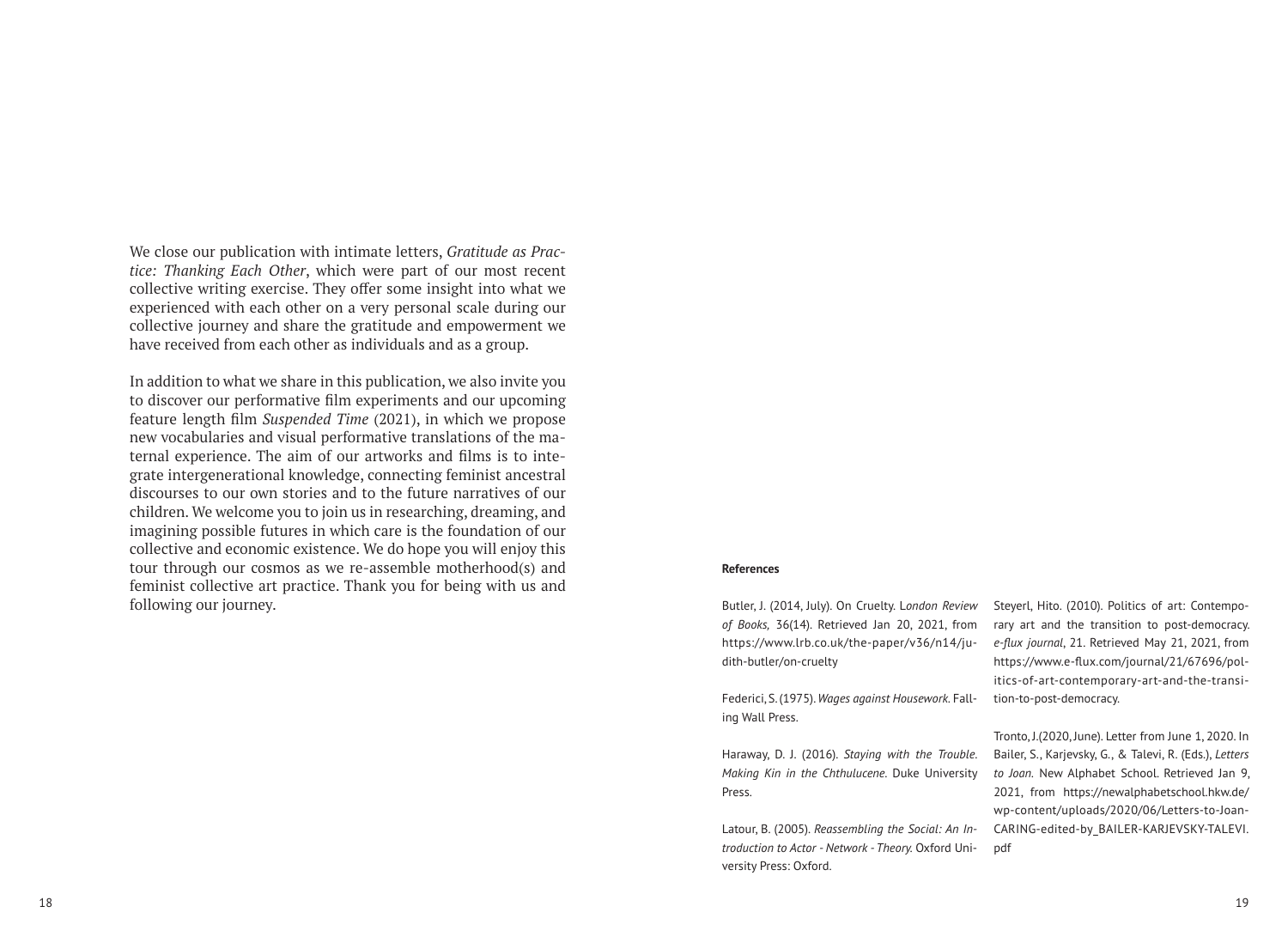## **Imprint**

## **Re-Assembling Motherhood(s):**

On Radical Care and Collective Art as Feminist Practices

## **by Maternal Fantasies**

Maternal Fantasies are Lena Chen, Mikala Hyldig Dal, Magdalena Kallenberger, Hanne Klaas, Maicyra Leão, Aino El Solh, and Isabell Spengler.

With creative contributions from the group's children: Astro, Kayan, Liva, Morten, Nassib, Rasmus, Samuel, Sascha, Selma, and Wim.

## **www.maternalfantasies.net**

### **Editors**

Sascia Bailer Magdalena Kallenberger Maicyra Teles Leão e Silva

#### **Concept and Coordination**

Magdalena Kallenberger Maicyra Teles Leão e Silva

**Developmental Editing** Sascia Bailer

**Copy Editing and Proofreading** Lena Chen

**Artwork, Illustrations, and Photographs** Maternal Fantasies

**Layout and Design** dalek

**Onomatopee Project Number 216**

**ISBN 978-94-93148-57-4**